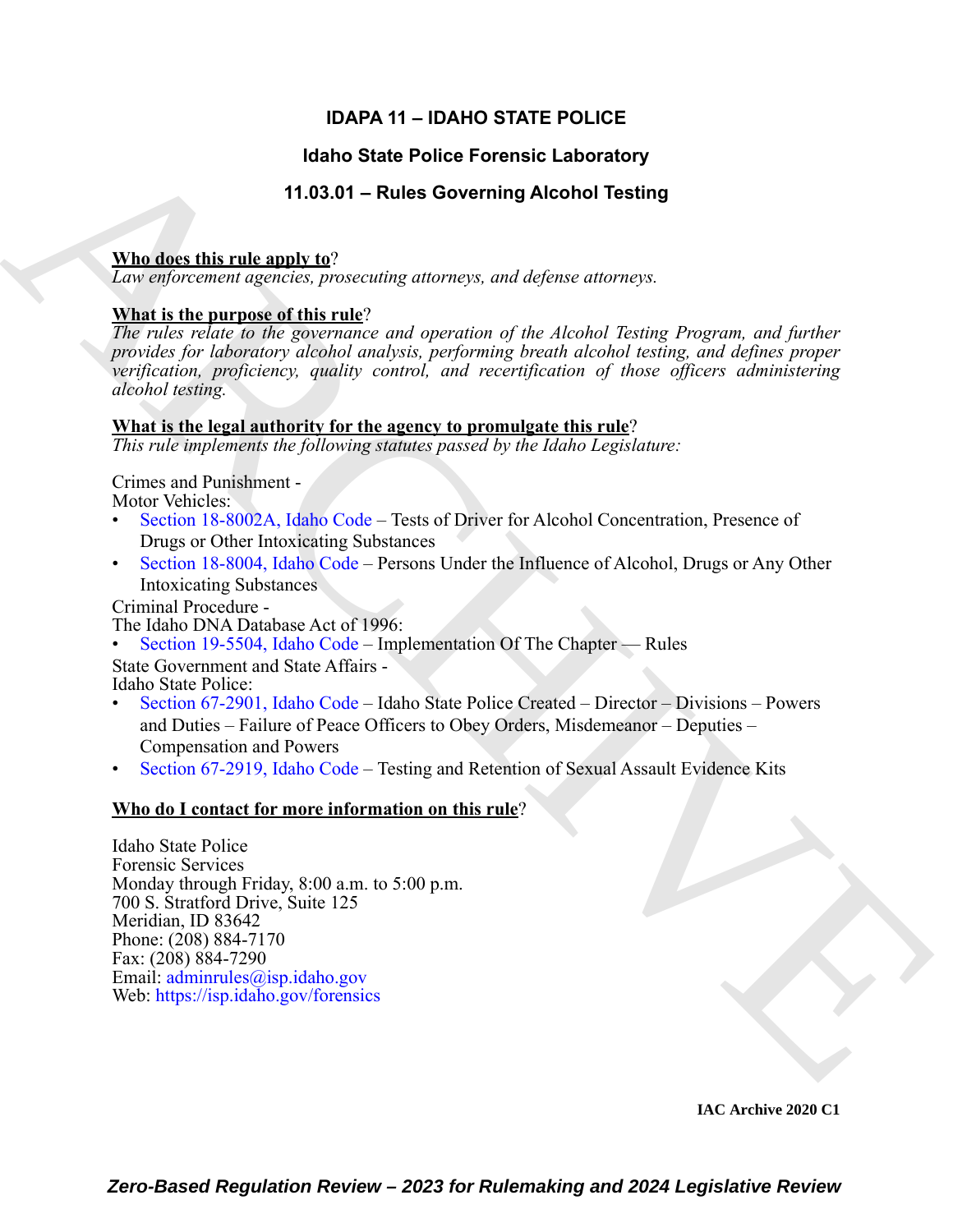# *Table of Contents*

## **IDAPA 11 – IDAHO STATE POLICE, STATE FORENSIC LABORATORY 11.03.01 – Rules Governing Alcohol Testing**

|  | 11.03.01 - Rules Governing Alcohol Testing |  |  |
|--|--------------------------------------------|--|--|
|  |                                            |  |  |
|  |                                            |  |  |
|  |                                            |  |  |
|  |                                            |  |  |
|  |                                            |  |  |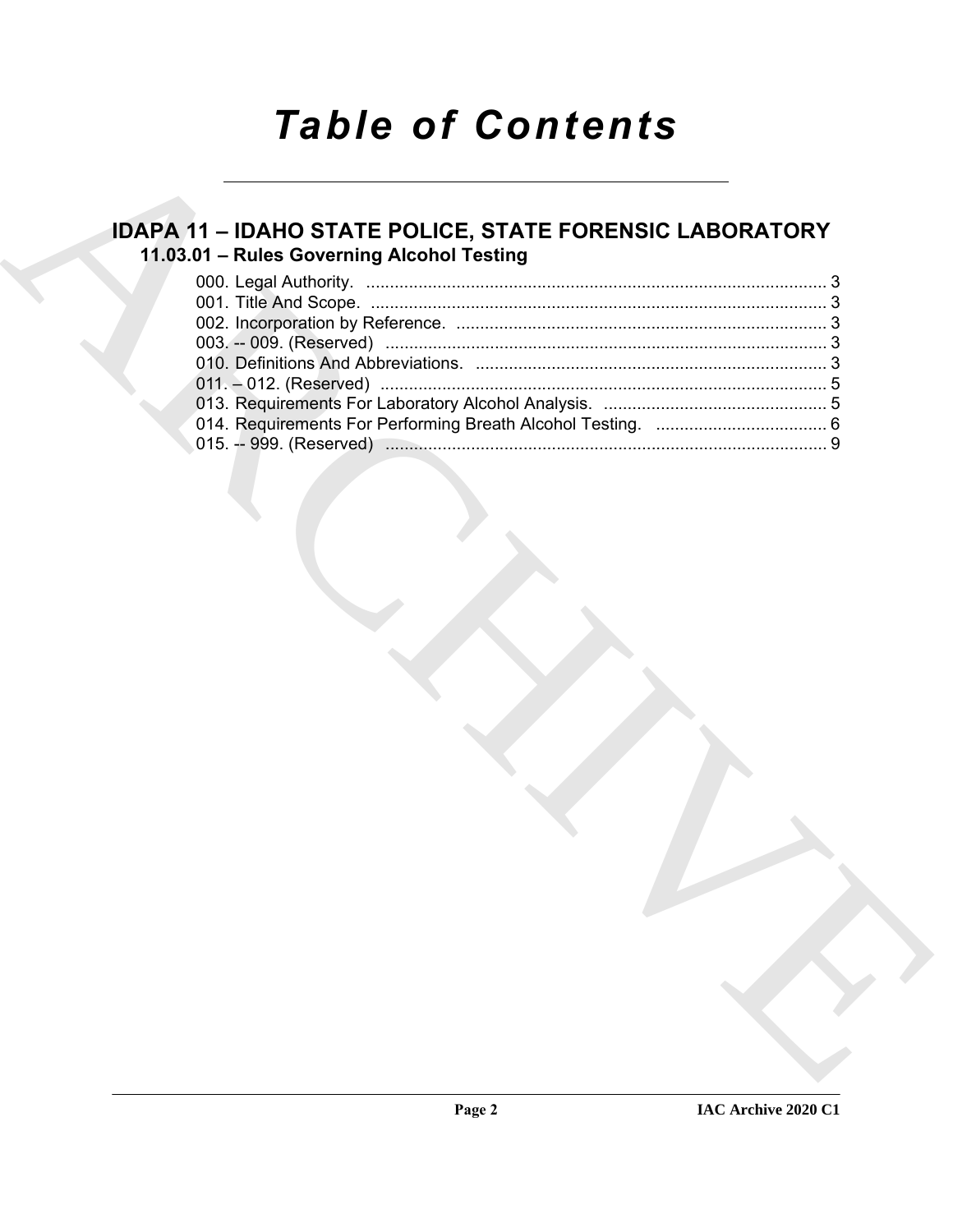#### **IDAPA 11 – IDAHO STATE POLICE STATE FORENSIC LABORATORY**

#### **11.03.01 – RULES GOVERNING ALCOHOL TESTING**

#### <span id="page-2-19"></span><span id="page-2-2"></span><span id="page-2-1"></span><span id="page-2-0"></span>**000. LEGAL AUTHORITY.**

#### <span id="page-2-3"></span>**001. TITLE AND SCOPE.**

- <span id="page-2-20"></span>**01.** Title. These rules are titled IDAPA 11.03.01, "Rules Governing Alcohol Testing." (4-7-11)
- <span id="page-2-18"></span>**02. Scope**. The rules relate to the governance and operation of the Alcohol Testing Program. (4-7-11)

#### <span id="page-2-4"></span>**002. INCORPORATION BY REFERENCE.**

#### <span id="page-2-5"></span>**003. -- 009. (RESERVED)**

#### <span id="page-2-14"></span><span id="page-2-13"></span><span id="page-2-12"></span><span id="page-2-11"></span><span id="page-2-10"></span><span id="page-2-9"></span><span id="page-2-8"></span><span id="page-2-7"></span><span id="page-2-6"></span>**010. DEFINITIONS AND ABBREVIATIONS.**

| 11.03.01 - RULES GOVERNING ALCOHOL TESTING |               |                                    |                                                                                                                                                                                                                                                                                                                                                 |             |  |  |  |  |
|--------------------------------------------|---------------|------------------------------------|-------------------------------------------------------------------------------------------------------------------------------------------------------------------------------------------------------------------------------------------------------------------------------------------------------------------------------------------------|-------------|--|--|--|--|
|                                            | 000.          |                                    | LEGAL AUTHORITY.<br>The Director of the Idaho State Police has general rulemaking authority to prescribe rules and regulations for alcohol<br>testing, pursuant to Section 67-2901, Idaho Code.                                                                                                                                                 | $(4-7-11)$  |  |  |  |  |
|                                            | 001.          |                                    | TITLE AND SCOPE.                                                                                                                                                                                                                                                                                                                                |             |  |  |  |  |
|                                            |               | 01.                                | Title. These rules are titled IDAPA 11.03.01, "Rules Governing Alcohol Testing."                                                                                                                                                                                                                                                                | $(4-7-11)$  |  |  |  |  |
|                                            |               | 02.                                | Scope. The rules relate to the governance and operation of the Alcohol Testing Program.                                                                                                                                                                                                                                                         | $(4-7-11)$  |  |  |  |  |
|                                            | 002.          |                                    | <b>INCORPORATION BY REFERENCE.</b><br>The following are incorporated by reference in this chapter of rules:                                                                                                                                                                                                                                     | $(4-7-11)$  |  |  |  |  |
|                                            |               | 01.                                | Conforming Products List of Evidential Breath Measurement Devices (revised 11/2/2017).<br>This document is available on the Internet at https://www.gpo.gov/fdsys/pkg/FR-2017-11-02/pdf/2017-23869.pdf.                                                                                                                                         | $(3-20-20)$ |  |  |  |  |
|                                            | $003. - 009.$ |                                    | (RESERVED)                                                                                                                                                                                                                                                                                                                                      |             |  |  |  |  |
|                                            | 010.          |                                    | DEFINITIONS AND ABBREVIATIONS.                                                                                                                                                                                                                                                                                                                  |             |  |  |  |  |
|                                            |               | 01.                                | Alcohol. The chemical compounds of ethyl alcohol, methyl alcohol, or isopropyl alcohol.                                                                                                                                                                                                                                                         | $(3-20-20)$ |  |  |  |  |
|                                            |               | 02.                                | Approved Vendor. A source/provider/manufacturer of an approved standard.                                                                                                                                                                                                                                                                        | $(3-20-20)$ |  |  |  |  |
|                                            |               | 03.                                | Blood Alcohol Analysis. An analysis of blood to determine the concentration of alcohol present.                                                                                                                                                                                                                                                 | $(3-20-20)$ |  |  |  |  |
|                                            |               | 04.                                | Breath Alcohol Analysis. An analysis of breath to determine the concentration of alcohol present.                                                                                                                                                                                                                                               | $(3-20-20)$ |  |  |  |  |
|                                            |               | 05.<br>breath testing sequence(s). | Breath Alcohol Test. A breath sample or series of separate breath samples provided during a                                                                                                                                                                                                                                                     | $(3-20-20)$ |  |  |  |  |
|                                            |               | 06.                                | Breath Alcohol Testing Sequence. A sequence of events as determined by the Idaho State Police<br>Forensic Services, which may be directed by the instrument, the Operator, or both, and may consist of air blanks,<br>performance verification, internal standard checks, and breath samples.                                                   | $(3-20-20)$ |  |  |  |  |
|                                            | in court.     | 07.                                | Breath Testing Specialist (BTS). An operator who has completed advanced training approved by<br>the department and are certified to perform routine instrument maintenance, teach instrument operation skills, proctor<br>proficiency tests for instrument Operators, and testifying as an expert on alcohol physiology and instrument function | $(3-20-20)$ |  |  |  |  |
|                                            |               | 08.                                | Calibration. A set of laboratory operations which establish under specified conditions, the<br>relationship between values indicated by a measuring instrument or measuring system, or values represented by a<br>material, and the corresponding known values of a measurement.                                                                | $(3-20-20)$ |  |  |  |  |
|                                            |               | 09.                                | Certificate of Analysis. A certificate stating the standards used for performance verification have<br>been tested and approved for use by the ISPFS or are manufactured by an ISO 17025:2005, 17025:2017, (or<br>equivalent standard) vendor and are traceable to N.I.S.T. standards.                                                          | $(3-20-20)$ |  |  |  |  |
|                                            |               | 10.<br>of the instrument approval. | Certificate of Instrument Calibration. A certificate stating that an individual breath alcohol<br>testing instrument has been evaluated by the ISPFS and found to be suitable for forensic alcohol testing. The<br>certificate bears the signature of the calibration analyst at Idaho State Police Forensic Services, and the effective date   | $(3-20-20)$ |  |  |  |  |
|                                            |               |                                    |                                                                                                                                                                                                                                                                                                                                                 |             |  |  |  |  |

<span id="page-2-17"></span><span id="page-2-16"></span><span id="page-2-15"></span>**Section 000 Page 3**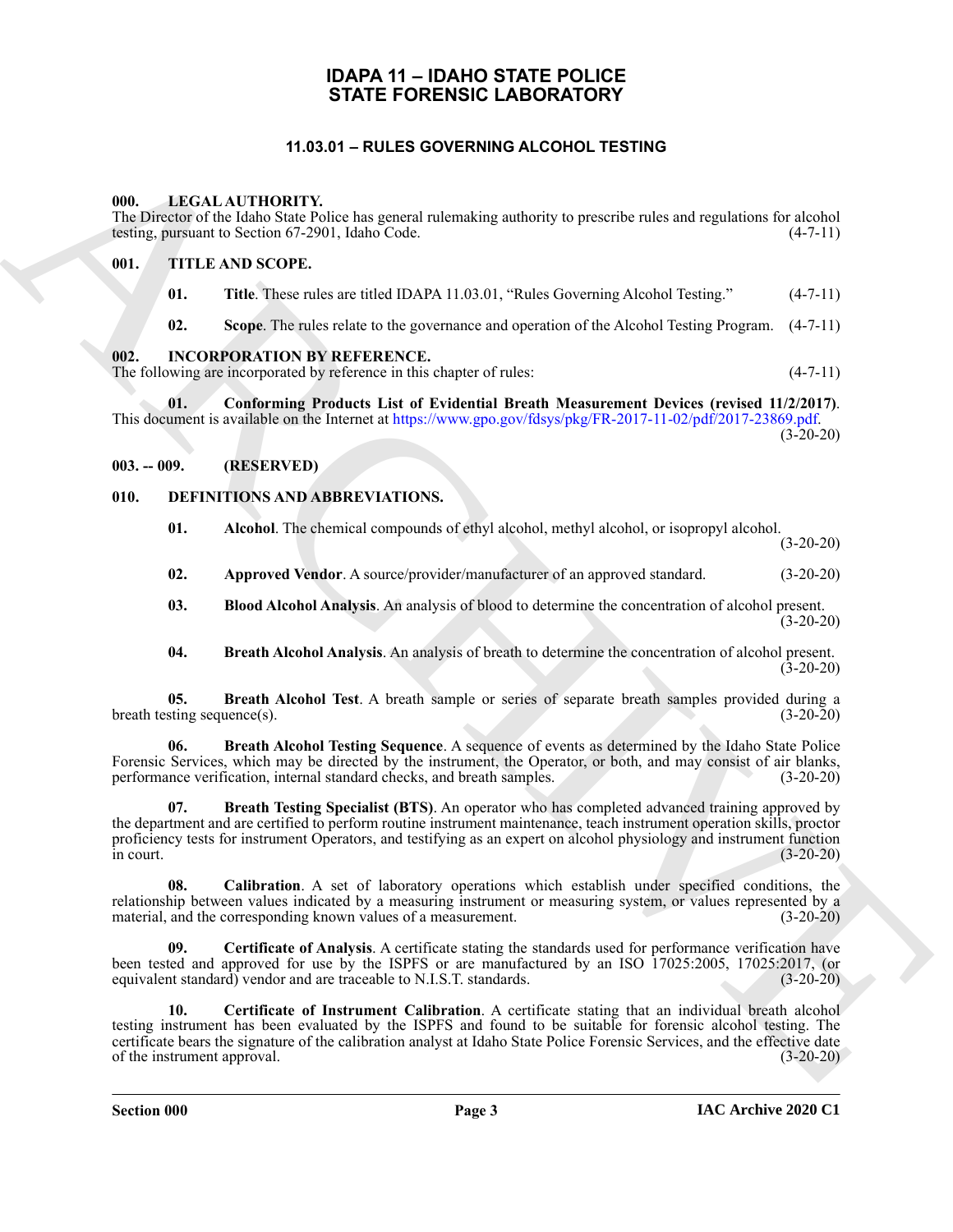<span id="page-3-2"></span><span id="page-3-1"></span><span id="page-3-0"></span>**11. Department**. The Idaho State Police. (3-20-20)

**12. Deprivation Period**. A minimum time period of fifteen (15) minutes immediately prior to evidentiary breath alcohol testing during which the subject/individual is not to be allowed to smoke, drink, or eat substances containing alcohol. (3-20-20)

**13. Evidentiary Test**. A blood, breath, or urine test performed on a subject/individual for potential evidentiary or legal purposes. A distinction is made between evidentiary testing and non-quantitative screening/ monitoring.  $(3-20-20)$ 

<span id="page-3-3"></span>**14. Idaho State Police Forensic Services (ISPFS)**. A division of the Idaho State Police. ISPFS is dedicated to providing forensic science services to the criminal justice system of Idaho. ISPFS is the administrative body for the alcohol testing programs in Idaho. (3-20-20)

<span id="page-3-4"></span>**15. Laboratory**. The place at which specialized devices, instruments and methods are used by trained personnel to measure the concentration of alcohol in samples of blood, vitreous humor, urine, or beverages for law enforcement purposes. (3-20-20)

<span id="page-3-6"></span><span id="page-3-5"></span>**16. MIP/MIC**. An abbreviation used to designate minor in possession or minor in consumption of  $a$ lcohol.  $(3-20-20)$ 

**Each State Folice - State Forentie, Laboratory Routes Governing Alcohal Teams<br>
12. Depertusion Priori March State Core is the state of the control of the state of the state of the state of the state of the state of the 17. Monitoring Period**. A minimum time period of fifteen (15) minutes immediately prior to evidentiary breath alcohol testing. The monitoring period consists of a mandatory deprivation period and discretionary observation period. The observation period becomes mandatory if the numeric results from only a single breath sample are used. (3-20-20)

<span id="page-3-7"></span>**18. Observation Period**. The time period running concurrently with the deprivation period in which the officer(s) should be observing the subject/individual, and any belch/burp/vomit/regurgitation should be noted by the operator(s). The officer(s) should be in a position, either physically or remotely, to be able to use their available senses to detect the aforementioned events. (3-20-20) senses to detect the aforementioned events.

<span id="page-3-9"></span>**19. Operator Certification**. The condition of having satisfied the training requirements for administering breath alcohol tests as established by the department. (3-20-20)

<span id="page-3-8"></span>**20.** Operator. An individual certified by the department as qualified by training to administer breath alcohol tests. (3-20-20) alcohol tests. (3-20-20)

<span id="page-3-10"></span>**21. Performance Verification**. A verification of the accuracy of the breath testing instrument utilizing a performance verification standard. Performance verification should be reported to three decimal places. While ISPFS uses the term performance verification, manufacturers and others may use a term such as "calibration check" or "simulator check." (3-20-20)

<span id="page-3-11"></span>**22. Performance Verification Standard**. An ethyl alcohol standard used for field performance verifications. The standard is provided or approved, or both, by the department. (3-20-20)

<span id="page-3-12"></span>**23. Proficiency Testing**. A periodic analysis of blood, urine, or other liquid specimen(s) whose alcohol content is unknown to the testing laboratory, to evaluate the capability of that laboratory to perform accurate analysis for alcohol concentration. (3-20-20)

**24. Quality Control**. An analysis of referenced samples whose alcohol content is known, which is performed with each batch of blood, vitreous humor, urine or beverage analysis to ensure that the laboratory's determination of alcohol concentration is reproducible and accurate. (3-20-20)

<span id="page-3-14"></span><span id="page-3-13"></span>**25. Urine Alcohol Analysis**. An analysis of urine to determine the concentration of alcohol present. (3-20-20)

**Section 010 Page 4**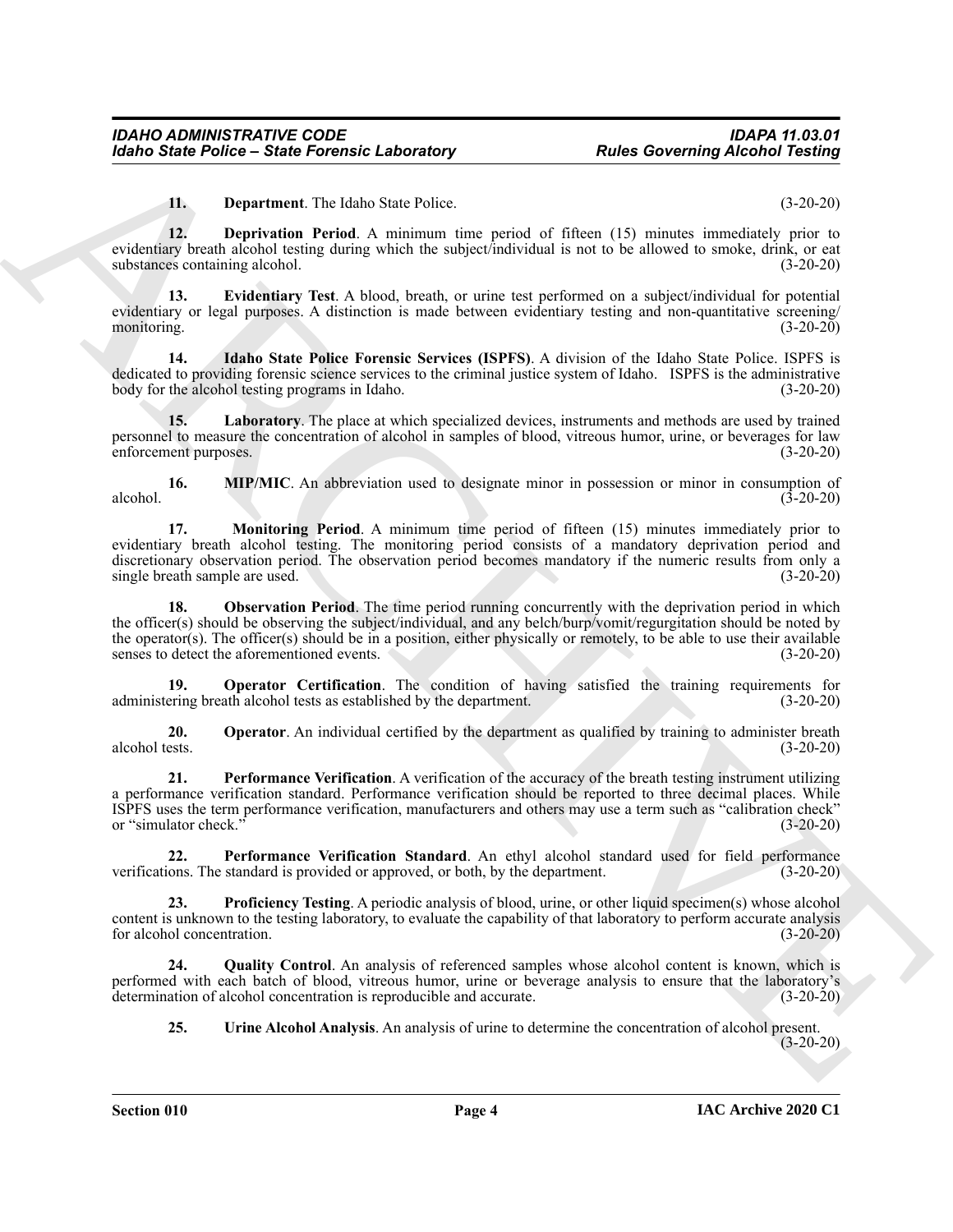#### <span id="page-4-0"></span>**011. – 012. (RESERVED)**

#### <span id="page-4-2"></span><span id="page-4-1"></span>**013. REQUIREMENTS FOR LABORATORY ALCOHOL ANALYSIS.**

<span id="page-4-3"></span>**01. Laboratory**. Any laboratory desiring to perform urine alcohol, vitreous humor, blood alcohol, or beverage analysis shall meet the following standards: (4-11-15)

**a.** The laboratory shall prepare and maintain a written procedure governing its method of analysis, including guidelines for quality control and proficiency testing. A copy of the procedure shall be provided to ISPFS for initial approval. Whenever procedure, protocol, or method changes (however named) are adopted by a laboratory, a copy of the update with the changes clearly indicated shall be approved by ISPFS before implementation;(4-11-15)

**b.** The laboratory shall provide adequate facilities and space for the procedure used. The laboratory alcohol related functions shall be subject to an assessment by either an accrediting body or the department each calendar year, and the results from the annual audit shall be submitted to the department. The assessment shall be at the expense of the laboratory; (4-11-15)

**c.** Specimens shall be maintained in a limited access and secure storage area prior to analysis. A chain of custody shall be maintained while the evidence is in the laboratory; (4-11-15)

**d.** All instrumentation, equipment, reagents and glassware necessary for the performance of the chosen procedure shall be on hand or readily available on the laboratory premises. Instrument maintenance documentation shall be available for review by the department; (4-11-15) documentation shall be available for review by the department;

Moind State Police - State Forester, Laboratory<br>
10.1015. Since Forest State Forest European Care Theoretics Control in the Control in the Control in the Control in the Control in the Control in the Control in the Control **e.** The laboratory shall participate in approved proficiency testing and pass this proficiency testing according to standards set by the department. Laboratories must participate in proficiency testing from a department approved provider at least once a calendar year. Approved providers include National Highway Traffic Safety Administration (NHTSA) and Collaborative Testing Services (CTS). Each test consists of at least four (4) blood samples spiked with an unknown concentration of ethyl alcohol, and possibly other volatiles, for qualitative determination. Participating laboratories must obtain proficiency tests from approved providers and are responsible for all costs associated with obtaining and analyzing such tests. Results from proficiency tests must be submitted by the due date to the test provider and ISPFS. Results not submitted to a test provider within the allowed time do not qualify as a proficiency test. An alcohol concentration range is determined from the target value and  $\pm 3.0$  standard deviations as provided by the proficiency test provider. Reported values must fall within this range. If a laboratory determines more than one (1) alcohol value for a given sample, the mean value of results will be submitted and evaluated. Upon satisfactory completion of an approved proficiency test, a certificate of approval will be issued by the department to the participating laboratory. Approval to perform legal blood alcohol determinations is continued until the results of the next proficiency test are reviewed and notification is sent to the respective laboratory by ISPFS. Failure to pass a proficiency test shall result in immediate suspension of testing by an analyst or laboratory in the form of a written inquiry from the department. The test is graded as unsuccessful when the mean results are outside the tolerance range established from the accepted mean values. The laboratory shall have thirty (30) calendar days to respond to the department inquiry. The department shall notify the laboratory within fourteen (14) calendar days regarding corrective action steps necessary to lift the testing suspension, or the department may issue a written revocation. The department shall not lift a proficiency testing related suspension or revocation until a successful proficiency test has been completed by the individual analyst or laboratory. (4-11-15)

**f.** For a laboratory performing blood, urine, vitreous humor, or beverage analysis for alcohol, approval shall be awarded to the laboratory director or primary analyst responsible for that laboratory. The responsibility for the correct performance of tests in that laboratory rests with that person; however, the duty of performing such tests may be delegated to any person designated by such director or primary analyst. The department may temporarily suspend or permanently revoke the approval of a laboratory or analyst if the listed requirements are not met. The department will issue the suspension or revocation in writing to the laboratory director or primary analyst responsible; (4-11-15)

**g.** Reinstatement after revocation requires completed corrective action of any items listed on the revocation documentation issued by the department. Documentation of corrective actions taken to address the nonconformities shall be submitted to the department for review. Once the department is satisfied that the laboratory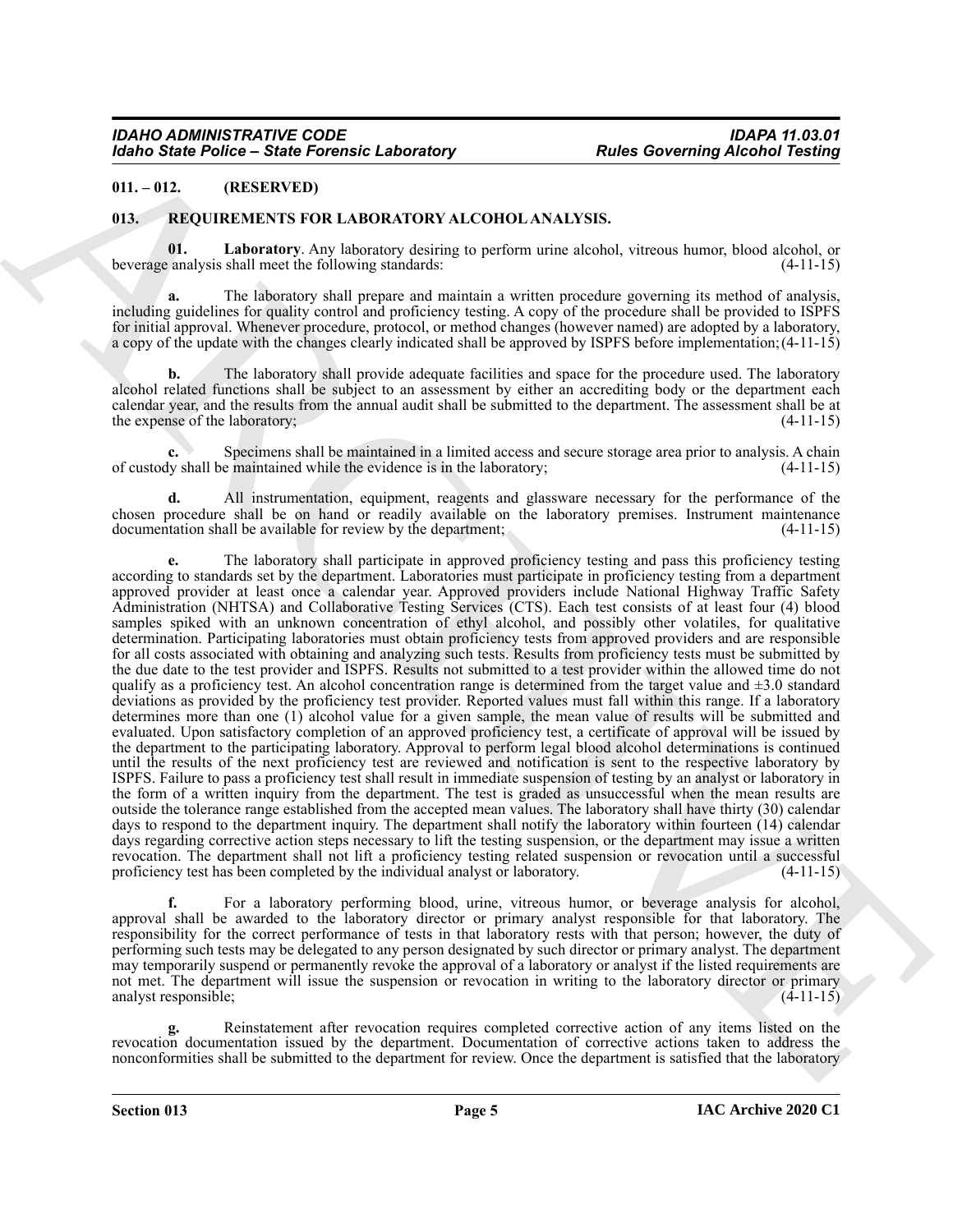is in compliance with all requirements, the department will issue written approval for the resumption of testing by that laboratory or analyst. A laboratory may appeal a suspension or revocation to the Director of the department.  $(4-11-15)$ 

<span id="page-5-1"></span>**02. Blood Collection**. Blood collection shall be accomplished according to the following requirements: (7-1-93)

**a.** Blood samples shall be collected using sterile, dry syringes and hypodermic needles, or other equipment of equivalent sterility; (7-1-93)

**b.** The skin at the area of puncture shall be cleansed thoroughly and disinfected with an aqueous of a nonvolatile antiseptic. Alcohol or phenolic solutions shall not be used as a skin antiseptic: (7-1-93) solution of a nonvolatile antiseptic. Alcohol or phenolic solutions shall not be used as a skin antiseptic;

Blood specimens shall contain at least ten (10) milligrams of sodium fluoride per cubic centimeter<br>ppropriate anticoagulant. (4-4-13) of blood plus an appropriate anticoagulant.

**03. Blood Reported**. The results of analysis on blood for alcohol concentration shall be reported in units of grams of alcohol per one hundred  $(100)$  cubic centimeters of whole blood.  $(4-11-15)$ 

<span id="page-5-5"></span><span id="page-5-4"></span><span id="page-5-3"></span><span id="page-5-2"></span>**04.** Urine Collection. Urine samples shall be collected in clean, dry containers.  $(4-11-15)$ 

**05. Urine Reported**. The results of analysis on urine for alcohol concentration shall be reported in units of grams of alcohol per sixty-seven (67) milliliters of urine. Results of alcohol analysis of urine specimens shall be accompanied by a warning statement about the questionable value of urine alcohol results. (4-11-15)

**06. Records**. All records regarding proficiency tests, quality control and results shall be retained for three  $(3)$  years.  $(7-1-93)$ 

#### <span id="page-5-8"></span><span id="page-5-6"></span><span id="page-5-0"></span>**014. REQUIREMENTS FOR PERFORMING BREATH ALCOHOL TESTING.**

Moin Sinke Poince - Sinke Fouriers the Adventure of the Moin Sinker Poince Concerning Action 2012<br>
The Research Sinker Concerning to the state of the state of the state of the state of the state of the state of the state **01. Instruments**. Each breath testing instrument model shall be approved by the department and be listed in the "Conforming Products List of Evidential Breath Measurement Devices" published in the Federal Register by the United States Department of Transportation as incorporated by reference in Section 004 of this rule. The department will maintain a list of benchtop and portable instruments approved for evidentiary testing use in Idaho. Each individual breath testing instrument must be certified by the department. The department may, for cause, remove a specific instrument by serial number from evidential testing and suspend or withdraw certification thereof. (4-11-15)

<span id="page-5-9"></span>**02. Report**. Each direct breath testing instrument shall report alcohol concentration as grams of alcohol per two hundred ten  $(210)$  liters of breath. (7-1-93)

<span id="page-5-7"></span>**03. Administration**. Breath tests shall be administered in conformity with standards established by the department. Standards shall be developed for each type of breath testing instrument used in Idaho, and such standards shall be issued in the form of Idaho administrative rules, ISPFS analytical methods, and ISPFS standard operating procedures.  $(4-11-15)$ 

**a.** The breath alcohol test must be administered by an operator (BTO or BTS) currently certified in the e instrument. (4-11-15) use of the instrument.

**b.** Prior to administering the monitoring period, any foreign objects/materials which have the potential to enter the instrument/breath tube or may present a choking hazard (e.g. gum, chewing tobacco, food) should be removed. (4-11-15)

**c.** The operator shall administer a monitoring period prior to evidentiary testing. (4-11-15)

**d.** If mouth alcohol is suspected or indicated by the testing instrument, the operator shall begin another fifteen (15) minute monitoring period if repeating the testing sequence. If during the monitoring period the subject/individual vomits or regurgitates material from the stomach into the breath pathway, the monitoring period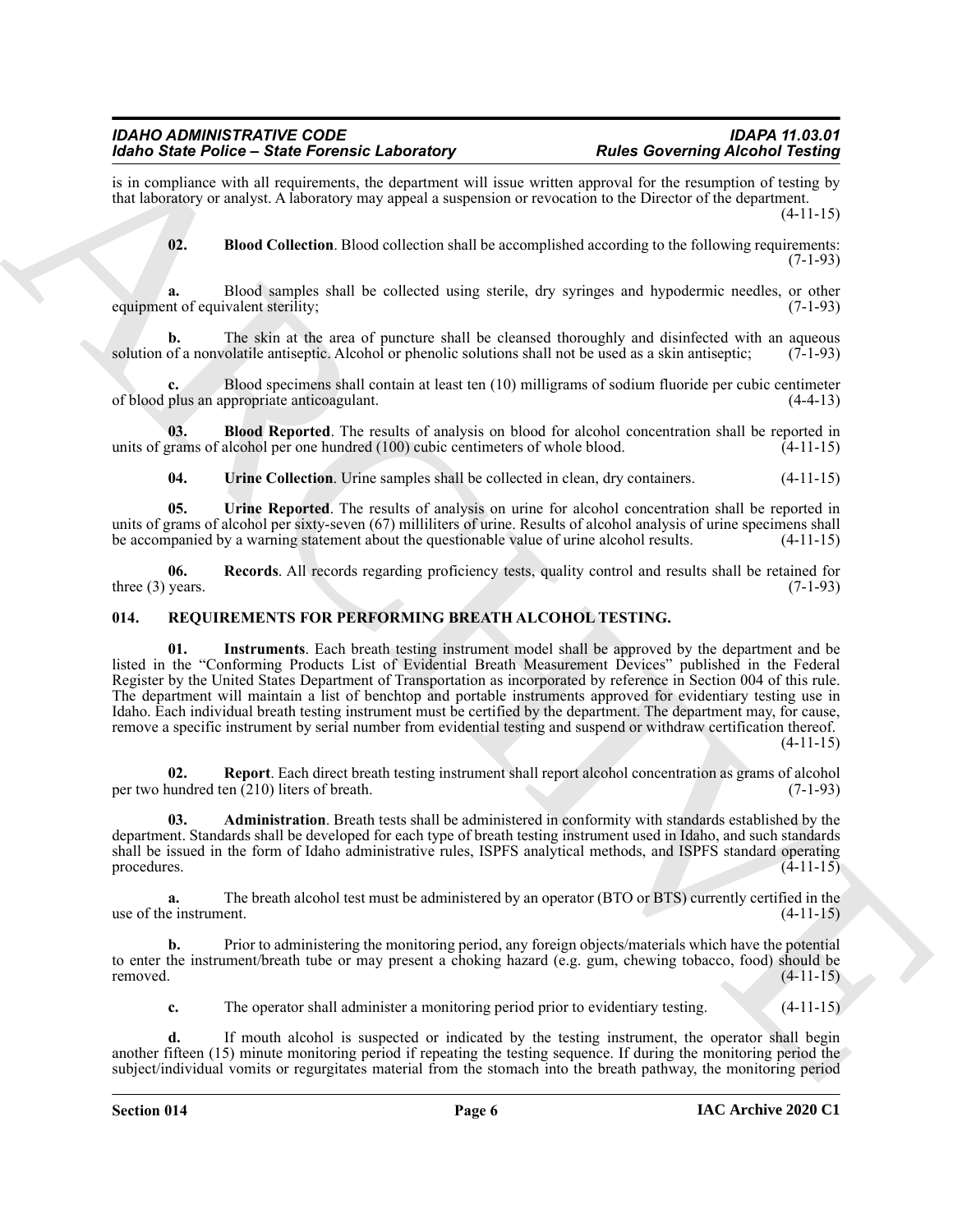should start over. If there is doubt as to the events occurring during the monitoring period (e.g. silent burp, belch, vomit, regurgitation), the operator should evaluate the instrument results for any indication of mouth alcohol.

(4-11-15)

**e.** A complete breath alcohol test includes two (2) valid breath samples taken during the testing procedure and preceded by air blanks. The breath samples performed with a portable breath testing instrument should be approximately two (2) minutes apart or more. If the subject/individual fails or refuses to provide two (2) adequate samples as requested by the operator, the test result of a single adequate sample shall be considered valid. If a single test result is used, then the observation criteria of the monitoring period (observation period) is mandatory. For hygienic reasons, the operator should use a new mouthpiece for each subject/individual tested. (3-20-20)

Mode Sink Politics - Sink Politics and Download Leading China Reading China Reading China Reading China Reading China Reading China Reading China Reading China Reading China Reading China Reading China Reading China Readi The operator has the discretion to end breath testing, repeat breath testing, or request a blood draw at any point during the testing process as the circumstances require (including but not limited to lack of sample correlation, lack of subject participation or cooperation, subject is incoherent or incapable of following instructions, subject incapacitation). If a subject/individual fails or refuses to provide adequate samples as requested by the operator, the results obtained are still considered valid, provided the failure to supply the requested samples was the fault of the subject/individual and not the operator. (3-20-20) fault of the subject/individual and not the operator.

**g.** A third breath sample shall, when possible, be collected if the first two (2) results differ by more than  $0.02 \text{ g}/210$ L alcohol. Unless mouth alcohol is indicated or suspected, it is not necessary to repeat the monitoring period prior to obtaining a third breath sample. (4-11-15)

**h.** The results for breath samples should correlate within 0.02 g/210L alcohol to show consistent sample delivery, indicate the absence of RFI, and to indicate the absence of alcohol contamination in the subject/ individual's breath pathway as a contributing factor to the breath results. (3-20-20)

**i.** In the event of an instrument failure, the operator should attempt to utilize another instrument or have blood drawn. (4-11-15)

<span id="page-6-1"></span>**04. Training**. Each individual operator (BTO or BTS) shall demonstrate sufficient training to operate the instrument correctly. This shall be accomplished by successfully completing a training course approved by the department on each instrument model utilized by the operator. Operator certifications issued after July 1, 2013 are valid for two (2) calendar years from the course completion date. The department may revoke individual operator (BTO/BTS) certification for cause. (4-11-15)

<span id="page-6-0"></span>**05. Performance Verification Checks**. Each breath testing instrument shall be checked for accuracy with a performance verification standard approved by the department. Performance verification checks shall be performed according to a procedure established by the department and be documented. The official time and date of the performance verification is the time and date recorded on the printout, or the time and date recorded in the log.  $(4-11-15)$ 

**a.** A performance verification check shall occur within twenty-four (24) hours before or after an evidentiary test. The benchtop instrument requires a performance verification check as part of the testing sequence. On the portable instrument, multiple breath alcohol tests may be covered by a single performance verification.

(4-11-15)

**b.** A performance verification on a portable instrument consists of two (2) samples at either the 0.08 or 0.20 level. Both samples must be run with the same performance verification standard. Three (3) attempts at obtaining an acceptable performance verification are allowed. Troubleshooting measures may be employed during this process. If the third performance verification fails, the instrument shall be taken out of service and not be returned to service until it has been calibrated and certified by ISPFS. (3-20-20)

**c.** A performance verification acquired during a breath testing sequence on an approved benchtop instrument consists of one (1) sample at either the 0.08 or 0.20 level. A performance verification acquired outside the breath testing sequence on an approved benchtop instrument consists of two (2) samples at either the 0.08 or 0.20 level. Three (3) attempts at obtaining an acceptable performance verification are allowed. Troubleshooting measures may be employed during this process. If the third performance verification fails, the instrument must be taken out of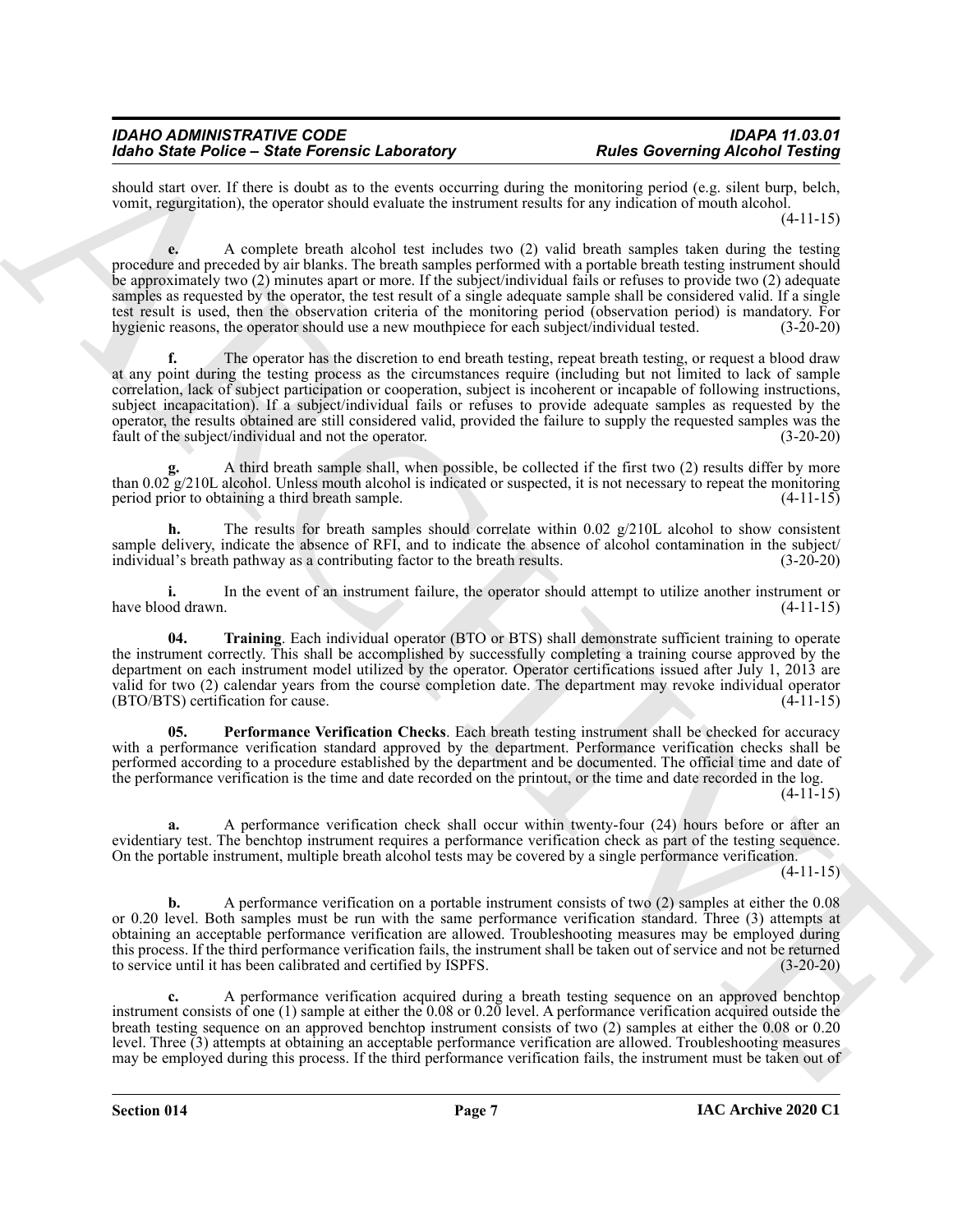service and not be returned to service until it has been calibrated and certified by ISPFS. (3-20-20)

**d.** Performance verification checks must be within  $+/- 10\%$  of the performance verification standard target value. (4-11-15) target value. (4-11-15)

**e.** A wet bath 0.08 performance verification standard should be replaced with fresh standard approximately every twenty-five (25) verifications or every calendar month, whichever comes first. For a closed loop, recirculating system (e.g. the Intox 5000 series), the 0.08 performance verification standard should be replaced with fresh standard approximately every one hundred (100) verifications or every calendar month, whichever comes first. (4-11-15)

**f.** A wet bath 0.20 performance verification standard should be replaced with fresh standard nately every twenty-five (25) verifications. (4-11-15) approximately every twenty-five  $(25)$  verifications.

**g.** Dry gas performance verification standards may be used continuously without replacement until the canister is spent or the expiration date is reached. (4-11-15)

**h.** Performance verification standards should not be used beyond the expiration date.  $(4-11-15)$ 

Models State Police - State Forester, Laboratory<br>
and Robert of Schering Alcoha Towards and Contact the Schering Alcoha Towards and Contact the Schering Contact the Schering Contact the Schering Contact the Schering Conta **i.** If Section 18-8004C, Idaho Code, (excessive alcohol concentration) is applicable, then a 0.20 performance verification must be run and results documented once per calendar month. Failure to perform a 0.20 performance verification will not invalidate any tests where Section 18-8004C, Idaho Code, is not applicable. A performance verification with a 0.20 standard does not need to be performed within twenty-four (24) hours of an evidentiary breath test in excess of 0.20 g/210L alcohol. (4-11-15)

**j.** Temperature of the wet bath simulator shall be between thirty-three point five degrees Celsius (33.5°C) and thirty-four point five degrees Celsius (34.5°C) in order for the performance verification results to be valid. valid.  $(4-11-15)$ 

<span id="page-7-2"></span><span id="page-7-0"></span>**k.** An agency may run additional performance verification standard levels at their discretion.

(4-11-15)

**06. Records**. Operators must document and retain test results (i.e. written log, printout, or electronic database). All records regarding maintenance and results shall be retained for three (3) years. ISPFS is not responsible for storage of documentation not generated by ISPFS.

**Deficiencies**. Failure to meet any of the conditions listed in Sections 013 and 014. Any laboratory or breath testing instrument may be disapproved for failure to meet one (1) or more of the requirements listed in Sections 013 and 014, and approval may be withheld until the deficiency is corrected.  $(4-7-11)$ 

<span id="page-7-3"></span>**08.** Standards. Premixed alcohol simulator solutions shall be from an approved vendor and explicitly approved in writing by the department before distribution within Idaho. Dry gas standards from ISO 17025:2005 certified providers are explicitly approved by the department for use in Idaho without evaluation by the department.  $(4-11-15)$ 

<span id="page-7-1"></span>**09. MIP/MIC**. The presence or absence of alcohol is the determining factor in the evidence in an MIP/ MIC case. The instrumentation used in obtaining the breath sample is often the same instrumentation utilized for acquiring DUI evidence. The different standard of evidence requires different standards for the procedure. (4-11-15)

**a.** Fifteen (15) minute monitoring period: The monitoring period is not required for the MIP/MIC procedure. (4-11-15)

**b.** The breath alcohol test must be administered by an operator currently certified in the use of that instrument. (4-11-15)

**c.** The instrument used must be certified by ISPFS. The instrument only needs to be initially certified by ISPFS. Initial certification shows that the instrument responds to alcohols and not to acetone. The instrument does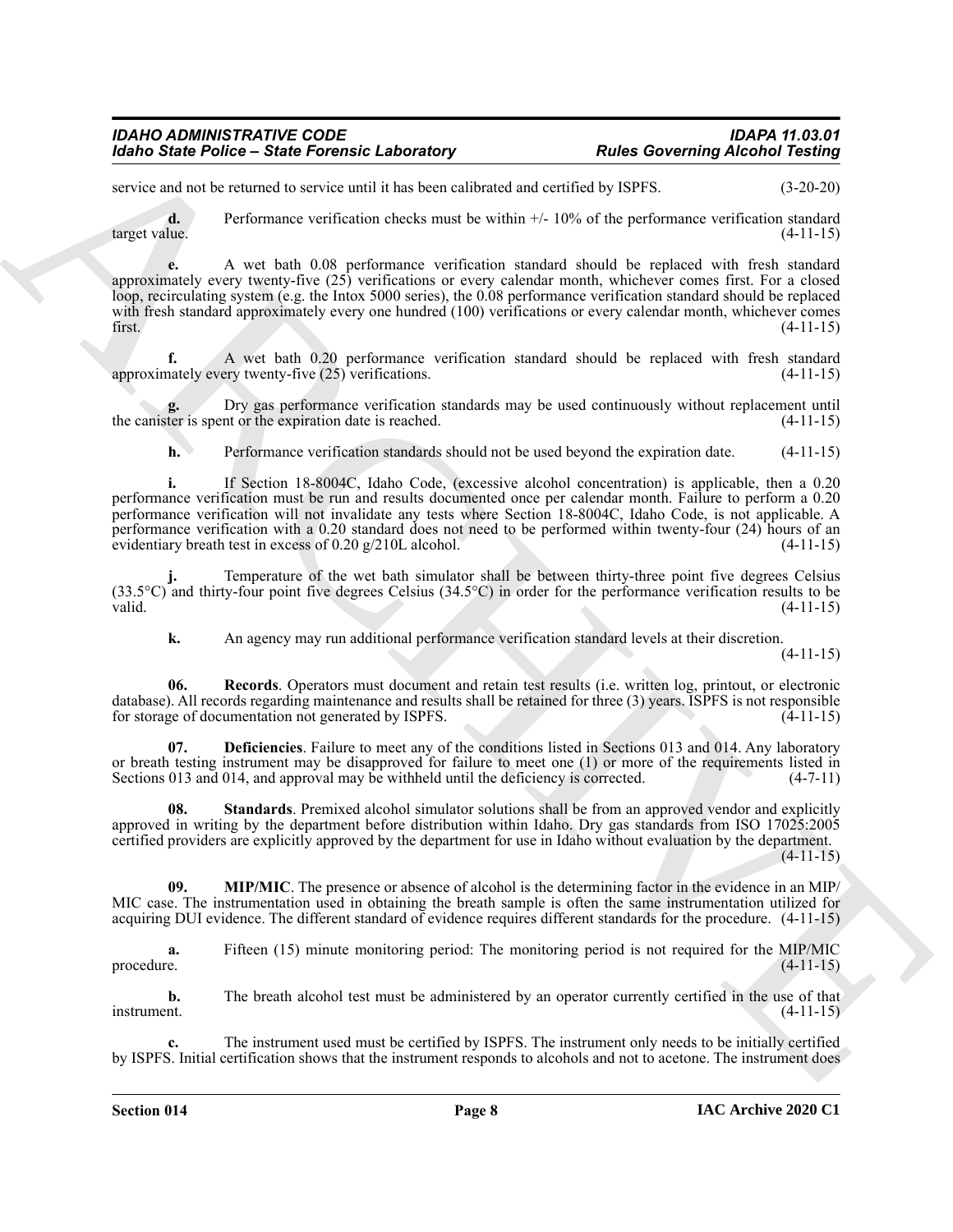not need to be checked regularly or periodically with any of the 0.08 or 0.20 standard. (4-11-15)

Moind State Police - State Forestie, Laboratory<br>
and Covering Alcohol Texting<br>
and Covering Alcohol Texting<br>
and State Covering Alcohol Texting<br>
and State Covering Alcohol Texting<br>
and State Covering Alcohol Texting<br>
and **d.** The officer should have the individual being tested remove all loose foreign material from their mouth before testing. False teeth, partial plates, or bridges installed or prescribed by a dentist or physician do not need to be removed to obtain a valid test. The officer may allow the individual to briefly rinse their mouth out with water prior to the breath testing. Any alcohol containing material left in the mouth during the entirety of the breath test sampling could contribute to the results in the breath testing sequence. (4-11-15) test sampling could contribute to the results in the breath testing sequence.

**e.** A complete breath alcohol test includes two (2) valid breath samples taken from the subject and preceded by an air blank. The breath samples do not need to be consecutive samples from the same subject. The individual breath samples should be approximately two (2) minutes apart or more. A deficient or insufficient sample does not automatically invalidate a test sample. The operator should use a new mouthpiece for each individual.

(3-20-20)

**f.** A third breath sample is required if the first two (2) results differ by more than 0.02  $g/210L$  alcohol. In the event that all three (3) samples fall outside the 0.02 g/210L alcohol correlation, and testing indicates or the officer suspects mouth alcohol, they must administer a fifteen (15) minute monitoring period and then retest the subject. If mouth alcohol is not suspected or indicated by the test results, then the officer may retest the subject without administering a monitoring period. (4-11-15)

**g.** The operator should manually log test results and/or retain printouts for possible use in court. (4-11-15)

**h.** The instrument must not be in passive mode for the testing of subjects for evidential purposes. (4-11-15)

**i.** The passive mode of testing using the Lifeloc FC20 or ASIII should be used for testing liquids or rs of liquid for the presence or absence of alcohol.  $(4-11-15)$ containers of liquid for the presence or absence of alcohol.

<span id="page-8-0"></span>**015. -- 999. (RESERVED)**